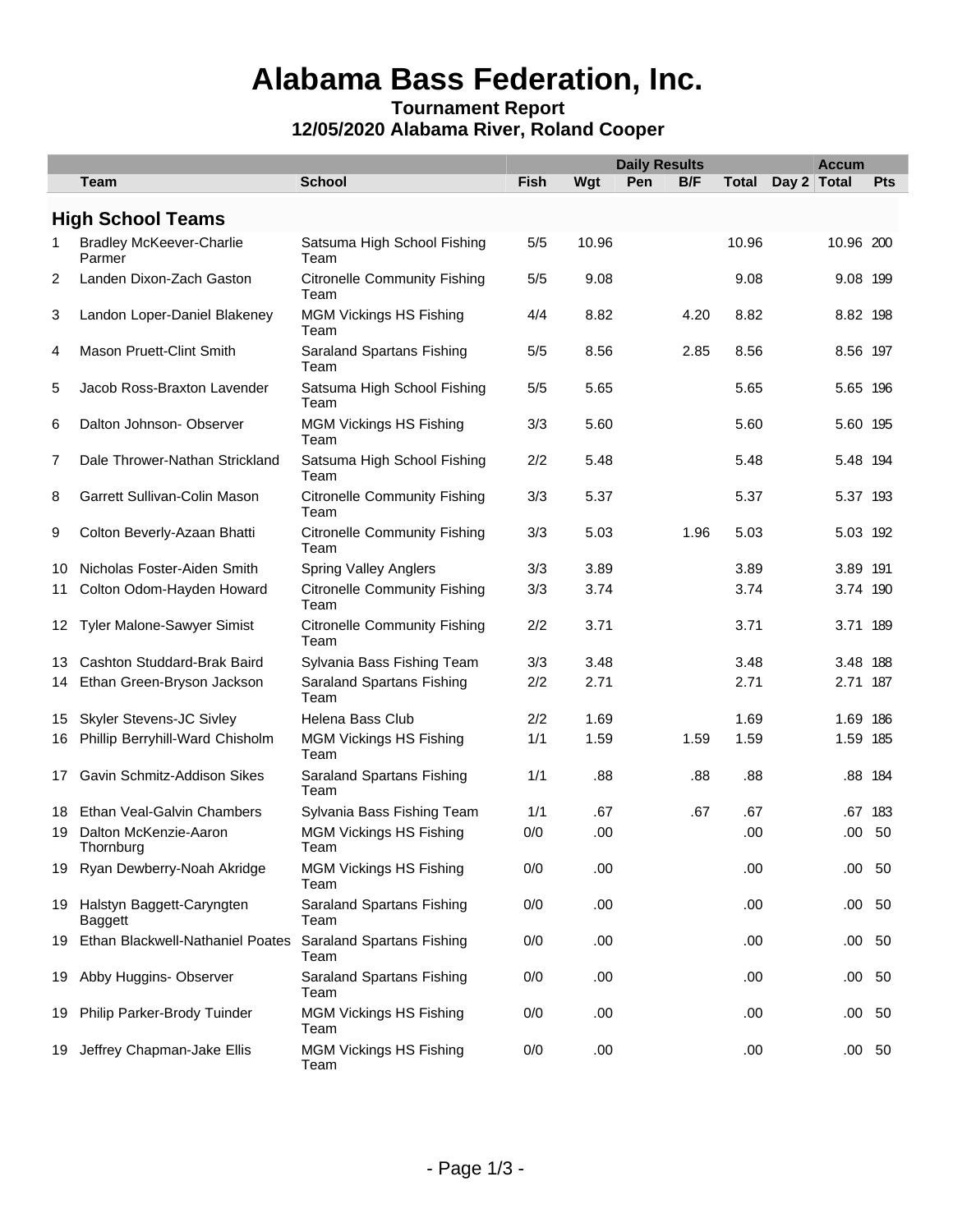## **Alabama Bass Federation, Inc.**

#### **Tournament Report 12/05/2020 Alabama River, Roland Cooper**

|                               |                                             | <b>Daily Results</b> |     |            | <b>Accum</b> |              |             |           |            |
|-------------------------------|---------------------------------------------|----------------------|-----|------------|--------------|--------------|-------------|-----------|------------|
| Team                          | <b>School</b>                               | Fish                 | Wgt | <b>Pen</b> | B/F          | <b>Total</b> | Day 2 Total |           | <b>Pts</b> |
| 19 Dylan Mullenax-JD Wheeler  | <b>MGM Vickings HS Fishing</b><br>Team      | 0/0                  | .00 |            |              | .00          |             | $.00\ 50$ |            |
| 19 Reece Knight-Drew Shankles | Albertville High School Fishing             | 0/0                  | .00 |            |              | .00          |             | .00, 50   |            |
| 19 Easton Veron-Colin Edwards | Autauga Acadmey Generals                    | 0/0                  | .00 |            |              | .00          |             | $.00\ 50$ |            |
| 19 Austin Denmark-Chase Bryan | <b>Citronelle Community Fishing</b><br>Team | 0/0                  | .00 |            |              | .00          |             | $.00\ 50$ |            |
| 19 Cody Wood-Aaron Wood       | <b>MGM Vickings HS Fishing</b><br>Team      | 0/0                  | .00 |            |              | .00          |             | $.00\ 50$ |            |